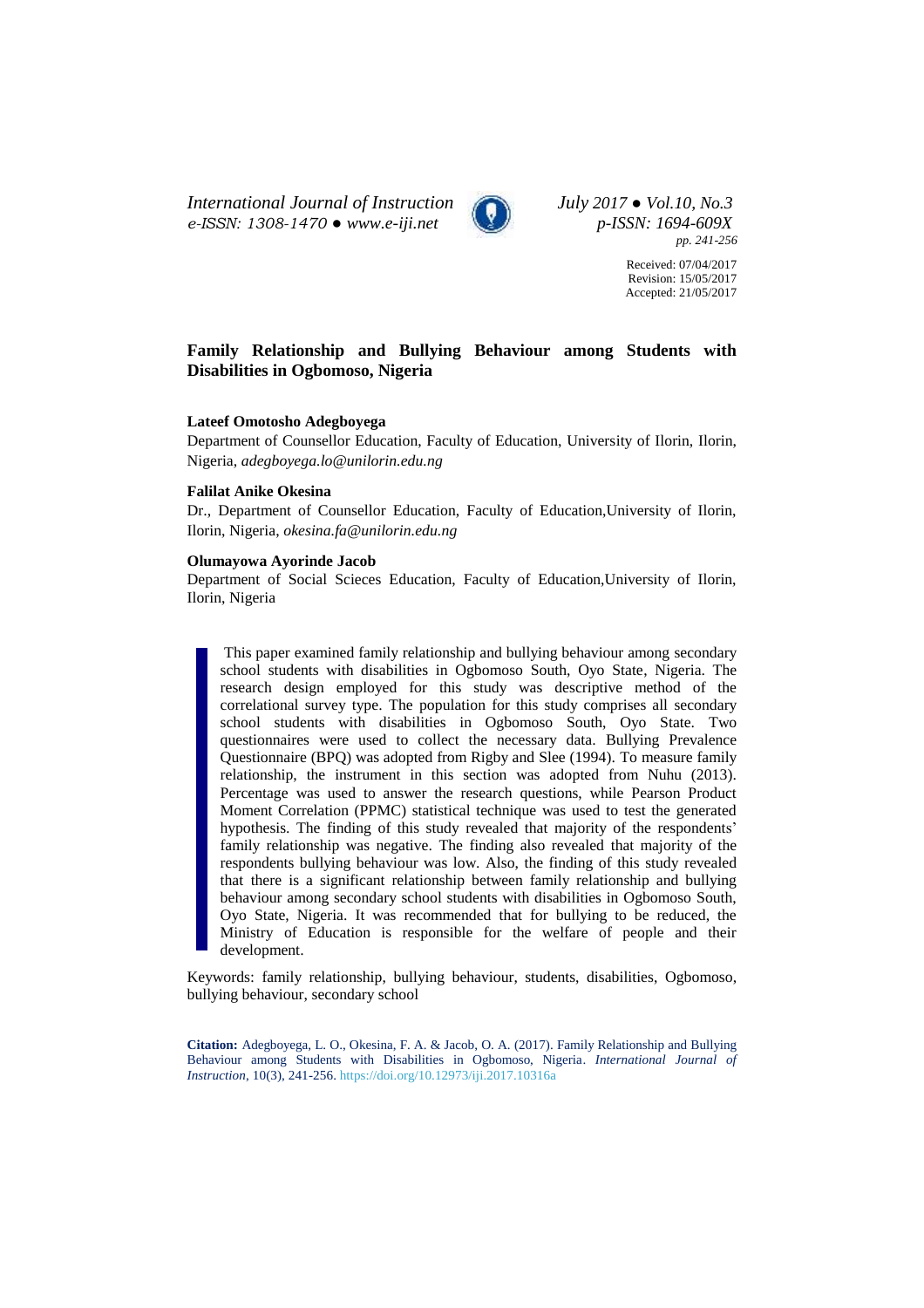# **INTRODUCTION**

Mere mentioning the word "bully" to anyone, and stories will flow of either a personal experience; or a second person account of it read or heard on television. Whether it was from a personal experience or something they read or heard on television about bullying, the stories we hear cause considerable alarm in parents and teachers. Teachers, parents and students believe that young people have the right to feel safe, secure, accepted and valued at school and home.

Bullying is an aggressive behaviour characterized by three defining conditions: (a) negative or malicious behaviour intended to harm or distress, (b) behaviour repeated over a time period, and (c) a relationship in which there is an imbalance in strength or power between the parties involved (Olweus, 1993; Nansel, Overpeck, Pilla, Ruan, Simons-Morton & Scheidt, 2001). From the foregoing, fighting between two persons of similar strength and skill would not be defined as bullying.

Bullying behaviour can be physical acts (hitting, pushing, and kicking), verbal utterances (name calling, provoking, making threats, and spreading rumors), or other behaviours (making faces or social exclusion) (Wolke, Woods, Bloomfield & Karstadt, 2000). Bullying takes place within relatively small and stable settings (like classes), which are characterized by the presence of the same people (e.g., children) (Camodeca & Goossens, 2005). Salmivalli, Lagerspetz, Björkqvist, Österman and Kaukiainen (1996) suggested that all the children in a particular class play a role in bullying and that only few of them may be considered to be uninvolved.

Several experts have taken a closer look at this behaviour to determine the cause of bullying, and how it may be corrected. Even more importantly how the victims may be empowered (Sarazen, 2002). According to Clore and Hibel (1997) bullying was described as one or more individuals inflicting physical, verbal, or emotional abuse on another-including threats of bodily harm, weapon possession, extortion, civil rights violation, assault and battery, gang activity, attempted murder and murder. Other experts add sexual harassment to the list of bullying behaviours. Victims not only get victimized by the bully, but they get revictimized by a portion of their peer group as well. Children become less sympathetic to victims as they grow older; almost one- third of the surveyed adolescents said they could understand why the bully chose the victim (Greenbaum, Turner & Stephens, 1989).

Pervious researches on students with bullying behaviour have demonstrated that these students mostly come from families with low social and economic statuses (James, 2001). However, recent studies have indicated that family type is not significantly related to bullying behaviour in schools (Jou, 2010). Therefore, it seems that low social and economic status cannot properly explain the bullying behaviour of students in the present time.

However, attachment theory and parental attachment are considered most relevant in explaining students bullying behaviour Attachment theory aims to probe into interpersonal relationships, such as the parent-child relationship and the teacher-student relationship; when children and parents or teachers and students develop an intimate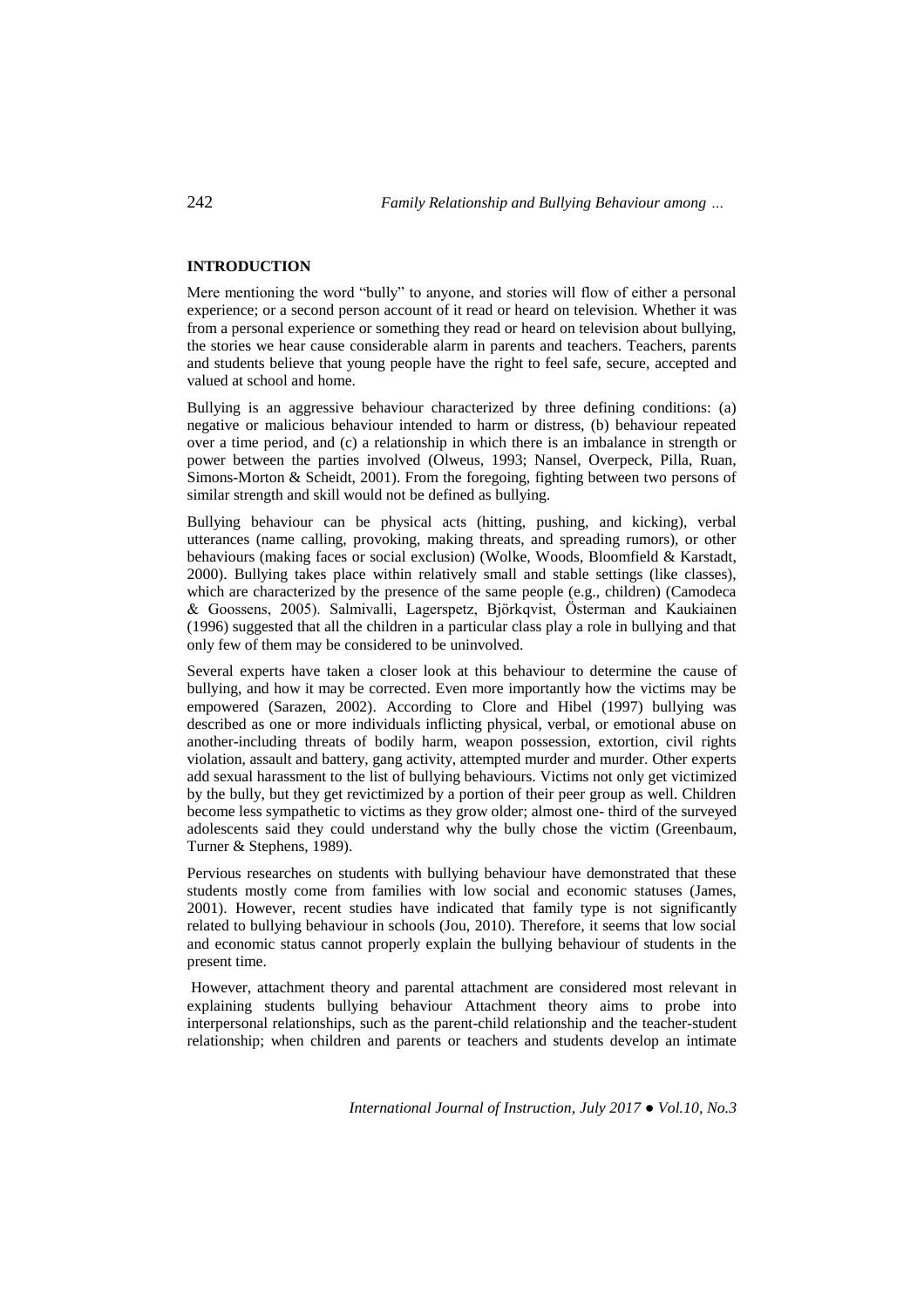relationship, it will lead to the children's psychological health (Bowlby, 1990; Steele, Hodges, Kaniuk & Steele, 2010). Therefore, if children and parents develop positive parent-child relationships, or students and teachers develop good teacher-student relationships, bullying behaviour can be significantly reduced.

There are a number of studies on the correlation between the parent-child relationships and bullying behaviour; Sokol-Katz, Dunham and Zimmerman (1997) observed that the connection between parental attachments and bullying behaviour was that in family interactions, parents teach their children about forbidden behaviour, so as to avoid bullying behaviour. Therefore, the social control of laws in society is conveyed by parental attachment and by parental nurturing and interaction.

Sokol-Katz, Dunham and Zimmerman (1997) suggested that the parent-child relationship and social control are common in studies of bullying behaviour. For students, this includes cutting classes or not following class and school regulations, and so on. Some researchers have intended to find if schools are effective in modifying bullying behaviour. They have probed into teenagers with bullying behaviour in correction schools, demonstrating that their behaviour significantly improves (Shirasa  $\&$ Azuma, 1996). This shows that teacher discipline can improve bullying behaviours.

However, some studies have demonstrated that family is an important factor for students' bullying behaviour. The loss of parental attachment will lead to bullying behaviour. In addition, students from broken families tend to have anti-social behaviours (Murray & Farrington, 2005). Some researchers have indicated that family factors significantly influence the bullying behaviour of teenagers (Cheng, 2001; Murray  $\&$ Farrington, 2005).

In addition, research has demonstrated that bullying behaviour is related to parental supervision (Laser, Luster & Oshio, 2007). A research conducted in Boston, U.S., supported the above finding (Boeckel, 2013). Weaker parental attachment and low parental supervision are related to bullying behaviour (Sampson & Laub, 1994). Generally speaking, teacher discipline, and the parent-child relationship are all related to bullying behaviour (Cauffman, Farruggia & Goldweber, 2008).

Studies in Taiwan have demonstrated that the family is the main factor of individual misdeeds. Negative parent-child relationships have an influence (Hsieh, 1996). Hsieh treated normal and criminal teenagers as subjects, and demonstrated that positive parental discipline and a positive parent-child relationship reduce bullying behaviour, and that improper parental discipline is the most important factor of bullying behaviour (Hsieh, 1996). However, research has also suggested that the school is a factor of bullying behaviour (Jou, 2010).

The research related to disabilities and bullying is emerging. Whitney, Nabuzoka and Smith (1992); Torrence (1997); Kaukianinen, Salmivalli, Lagerspetz, Tamminen, Make and Poskiparta (2002) have reported the prevalence of bullying on students with disabilities. Bowman (2001) suggested that students with disabilities have a greater likelihood of being victimized by bullying. Regardless of disability, bullying has been reported at a higher rate than with non-disabled students. Intellectual disabilities (Reiter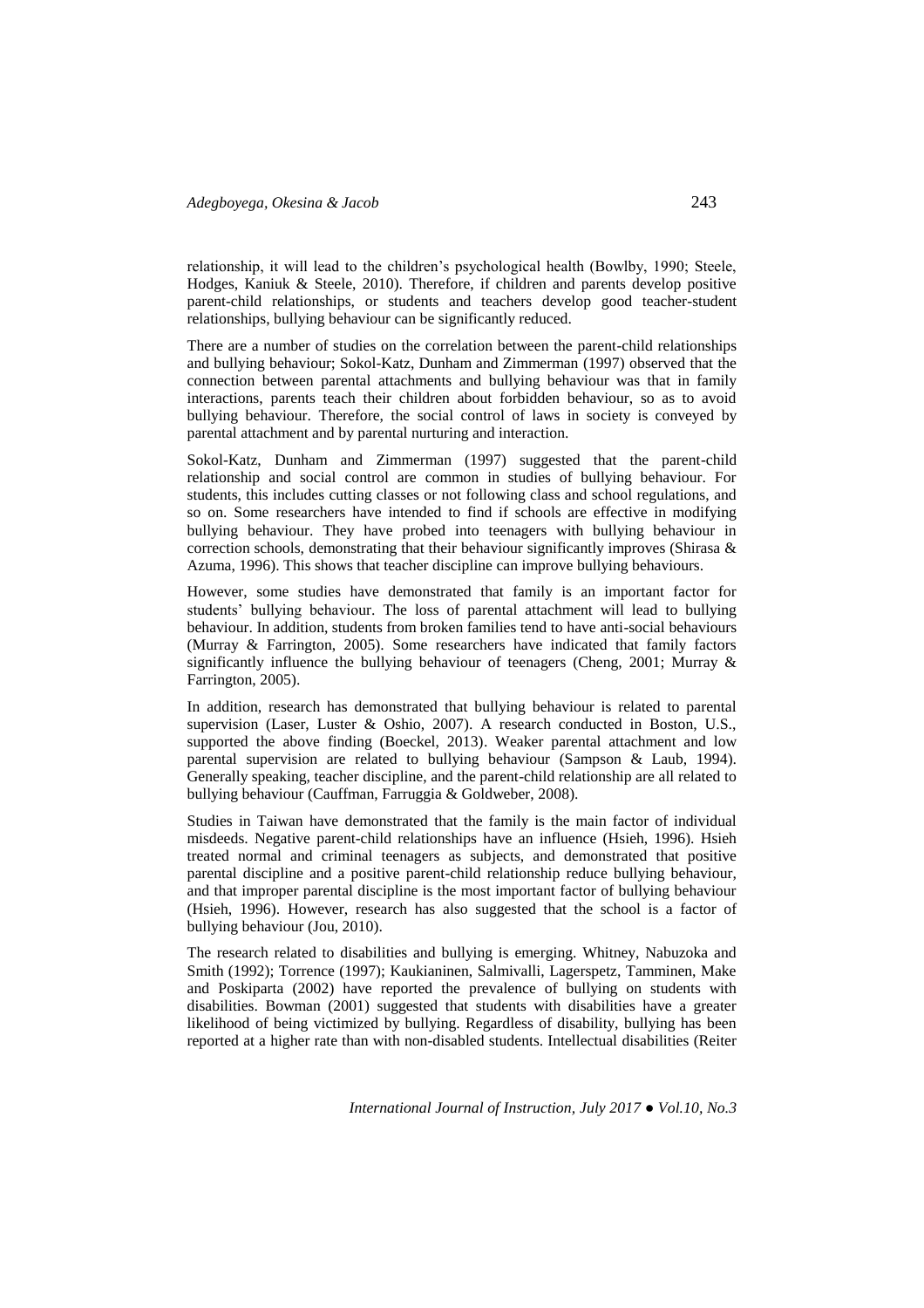& Lapidot-Lefler, 2007; McGrath, Jones & Hastings, 2010); emotional and behaviour disorders (Frances & Potter, 2010) Asperger's Syndrome (Biggs, Simpson & Gauss, 2010). Whitney, Smith and Thompson (1994) reported that bullying was related to disabilities and that bullying occurs regardless of disability (Martlew & Hodson, 1991; Yude, Goodman & McConachie, 1998; Cummings, Pepper, Mishna & Craig, 2006; Dixon, 2006; Biggs, Simpson & Gaus, 2010). Sweeting and West (2001) reported that less attractive, overweight, disabled and poor school performers were more likely to be bullied.

Those students with visible disabilities have been targeted (Dawkins, 1996) as well as students with Attention Deficit Disorders (Unnever & Cornell, 2004). Marini, Fairbairn and Zuber (2001) reported that "children with disabilities are at least twice more likely to be bullied than their nondisabled peers" (p.175). Gil and Costa (2010) similarly stated that children with disabilities are more likely to encounter violence and victimisation. They added that inclusion may exacerbate this bullying.

Luciano and Savage (2007) found that students with learning disabilities self-reported significantly more incidents of being bullied than their non-disabled peers. Taylor (2012) explained that all students are susceptible to bullying but that students with disabilities are more susceptible due to "characteristics that place them on either side of the bullying issue, be it as a bully or victim of bullying" (p. 1).

Martlew and Hodson (1991) report that students with learning disabilities had fewer friends and were teased significantly more than non-learning disabled peers. Other studies on students with learning disabilities, regardless of placement have shown higher incidences of bullying than their non-disabled peers (Whitney, Nabuzoka & Smith, 1992; Nabuzoka & Smith, 1993; Sabornie, 1994; Morrison, Furlong & Smith, 1994; McNamara, Vervaeke & Willoughby, 2008).

Further, Whitney and Smith (1993) underscored bullying as a subset of disability harassment by using terms as "stupid", "idiot" and "retard" in addition to physical abuse directed at students with disabilities. In addition to bullying in class, bullying has been reported to occur on the playground, bathrooms, and hallways during transition to classes regardless of the level of teacher presence. In fact, little or no intervention occurs when bullying is witnessed. If there is intervention, it is most likely to be as peer intervention rather than adult. The purpose of this study was to investigate family relationship and bullying behaviour among secondary school students with disabilities.

The following research questions were raised to guide the conduct of the study:

- 1. What is the family relationship among secondary school students with disabilities in Ogbomoso South, Oyo State, Nigeria?
- 2. What is the level of bullying behaviours among secondary school students with disabilities in Ogbomoso South, Oyo State, Nigeria?
- 3. What is the relationship between family relationship and bullying behaviour among secondary school students with disabilities in Ogbomoso South, Oyo State, Nigeria?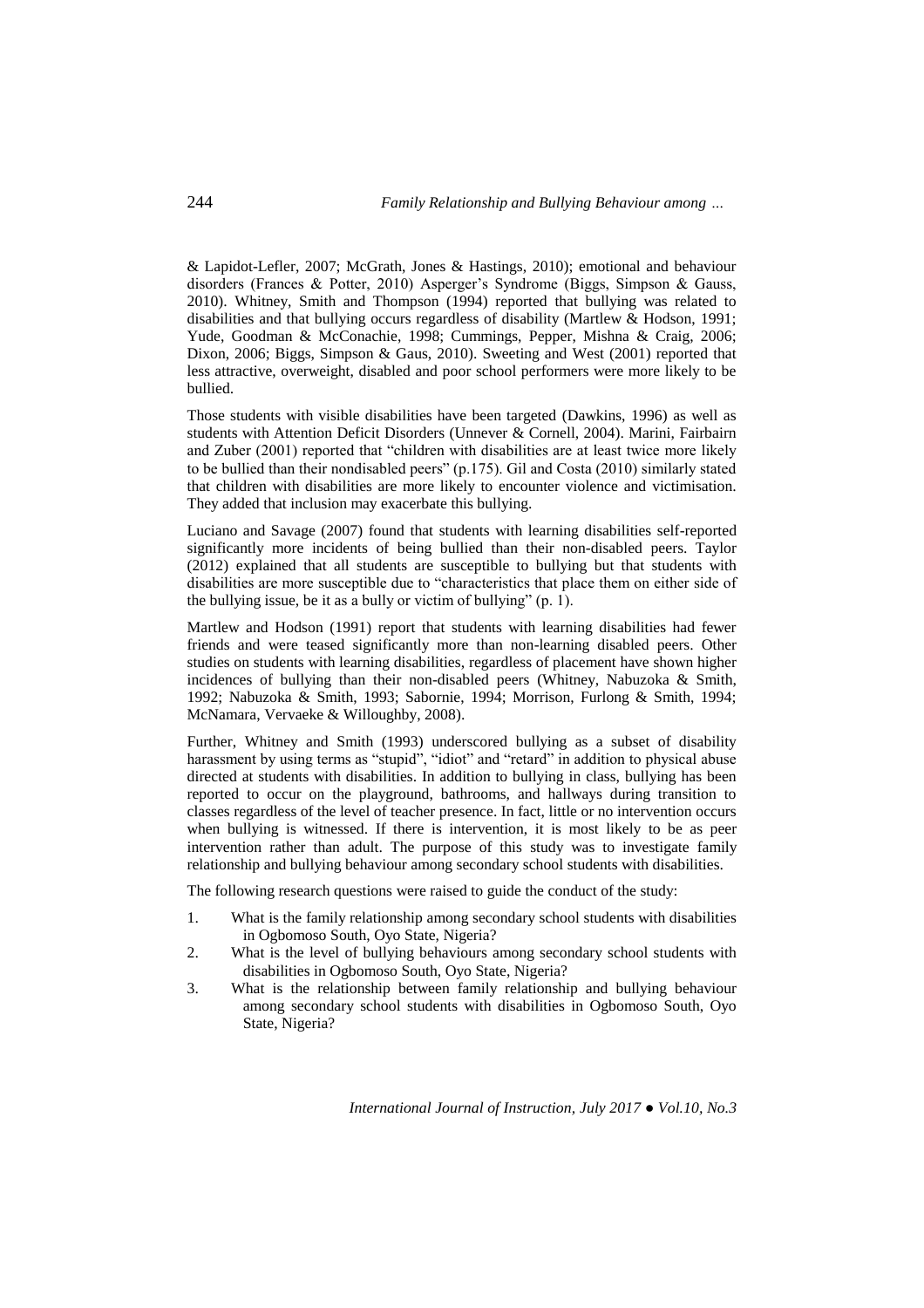The following null hypothesis is formulated to guide the conduct of the study:

HO1: There is no significant relationship between family relationship and bullying behaviour among secondary school students with disabilities in Ogbomoso South, Oyo State, Nigeria.

# **METHOD**

# **Research Design**

The research design adopted for this study was descriptive survey of the correlational method. According to Stangor (2004), correlational design is appropriate for measuring such complexities of the pattern of relationships that exists among measured variables. Correlational research design was preferred in this study because the design is capable of looking at the relationship between or among two or more variables. Ogwokhademhe (2010) explained that correlational studies are relevant where there are many variables that are needed to be studied simultaneously. Correlational design was found to be appropriate for this study because the study established the degree and nature of the relationship among a number of variables. This enabled the researcher to ascertain the extent to which variations in one variable were related to variations in another variable.

# **Participants**

The population for this study consisted of all secondary school students with disabilities in Adeniran Memorial Grammar School, Ogbomoso South, Oyo State, Nigeria. There are 613 students at Adeniran Memorial Grammar School, Ogbomoso South, Oyo State, Nigeria while Research Advisor (2006) was used to select 234 students.

# **Data Collection Tools**

Two questionnaires were used to collect the necessary data. In order to collect the data on the bullying behaviour, Bullying Prevalence Questionnaire (BPQ) was adopted from Rigby and Slee (1994) to measure bullying behaviour. To measure family relationship, the instrument in this section was adopted from Nuhu (2013).

## **Data Analysis**

Frequency counts and percentage were used to answer the research questions 1 and 2, while the Person Product Moment Correlation (PPMC) statistical technique was used to test the generated hypothesis at the significance level of 0.05.

# **FINDINGS**

**Research Question 1:** *What is the level of family relationship among secondary school students with disabilities in Ogbomoso South, Oyo State, Nigeria?*

In order to answer this research question, respondents' responses on the family relationship questionnaire were collated. The data collected from the study was analyzed as shown on Table 1.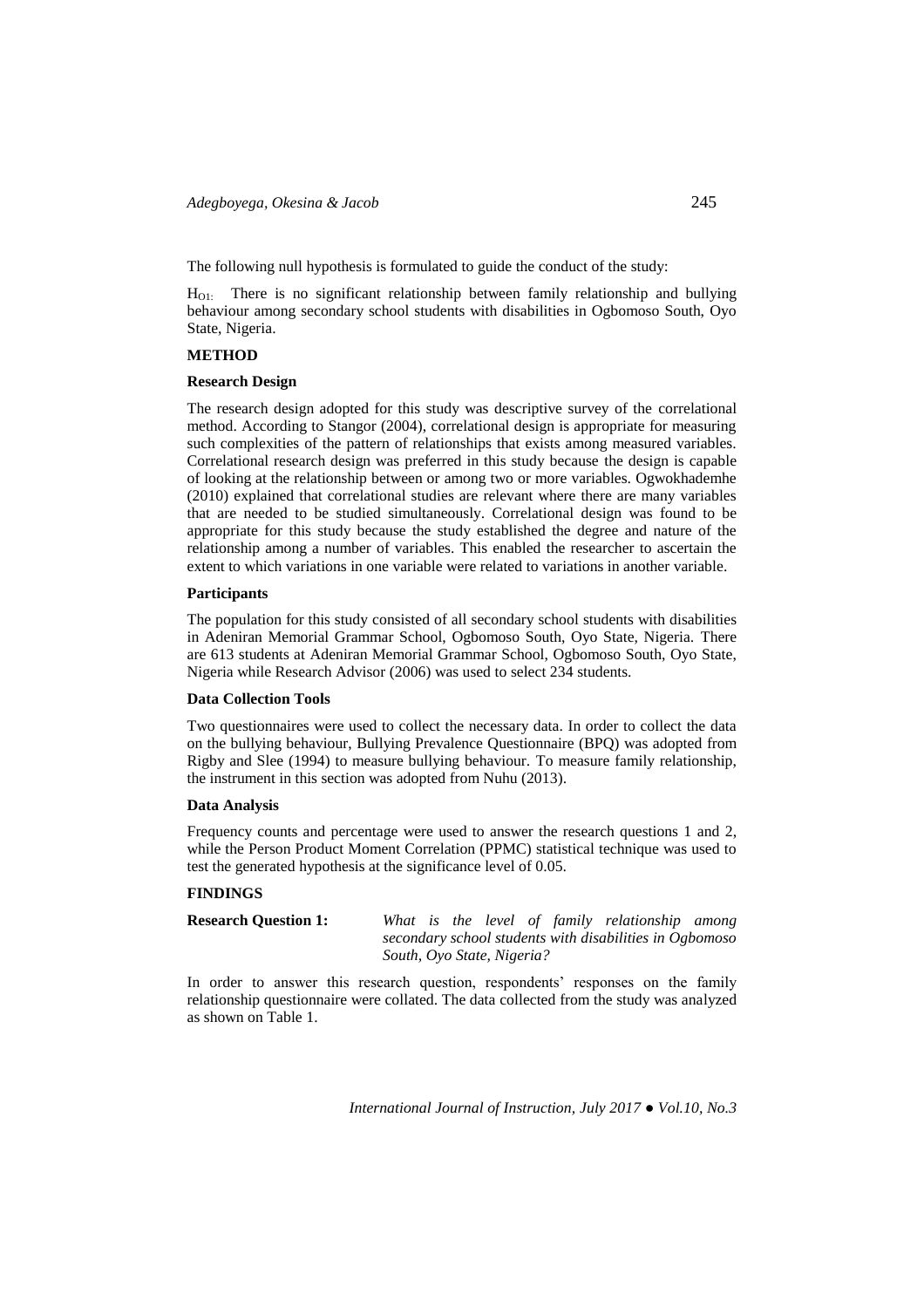| ٠ |  |
|---|--|
|---|--|

|  |  | Rank Order of the Family Relationship among Secondary School Students With |  |  |  |
|--|--|----------------------------------------------------------------------------|--|--|--|
|  |  | Disabilities In Ogbomoso South, Oyo State, Nigeria                         |  |  |  |

| S/N            | <b>Family Relationship</b>                                                                  | Mean  | Rank             |
|----------------|---------------------------------------------------------------------------------------------|-------|------------------|
| $\mathbf{1}$   | Intimacy with father                                                                        | 2.96  | $4^{\text{th}}$  |
| 2              | Intimacy with mother                                                                        | 2.47  | 9 <sup>th</sup>  |
| 3              | Intimacy with siblings                                                                      | 2.18  | $10^{\text{th}}$ |
| $\overline{4}$ | Relationship with father                                                                    | 2.68  | 7 <sup>th</sup>  |
| 5              | Relationship with mother                                                                    | 2.68  | 7 <sup>th</sup>  |
| 6              | Relationship with sibling                                                                   | 2.74  | $6^{\text{th}}$  |
| 7              | Feeling for father                                                                          | 3.51  | 2 <sup>nd</sup>  |
| 8              | Feeling for mother                                                                          | 3.16  | 3 <sup>rd</sup>  |
| 9              | Feeling for sibling                                                                         | 3.53  | 1 <sup>st</sup>  |
| 10             | Members of my family are encouraged to say what they really<br>mean                         | 2.96  | 4 <sup>th</sup>  |
| 11             | We feel free to express our opinions in my family, but we<br>consider each other's feelings | 1.45  | $16^{\text{th}}$ |
| 12             | If you say something in my family, people ignore you                                        | 1.55  | $15^{\text{th}}$ |
| 13             | We encourage and praise each other's efforts and successes in<br>my family                  | 1.85  | 14 <sup>th</sup> |
| 14             | Members of my family are encouraged to work together in<br>dealing with family problems     | 1.95  | $12^{th}$        |
| 15             | My family is good at sorting out our disagreements                                          | 2.27  | $11^{th}$        |
| 16             | My parents let me help decide about matters that affect us all as<br>a family               | 1.95  | $12^{th}$        |
|                | Weighted Mean Score                                                                         | 39.90 |                  |

Table 1 indicates that 234 respondents participated in this study. Responses to items that sought information on family relationship revealed that majority of the respondents family relationship was negative because the benchmark weighted mean score stood at 48.0 and their weighted mean score is 39.90 which is below the benchmark weighted mean score.

**Research Question 2:** *What is the level of bullying behaviours among secondary school students with disabilities in Ogbomoso South, Oyo State, Nigeria?*

In order to answer this research question, respondents' responses on the bullying behaviour questionnaire were collated. The data collected from the study was analyzed as shown on Table 2.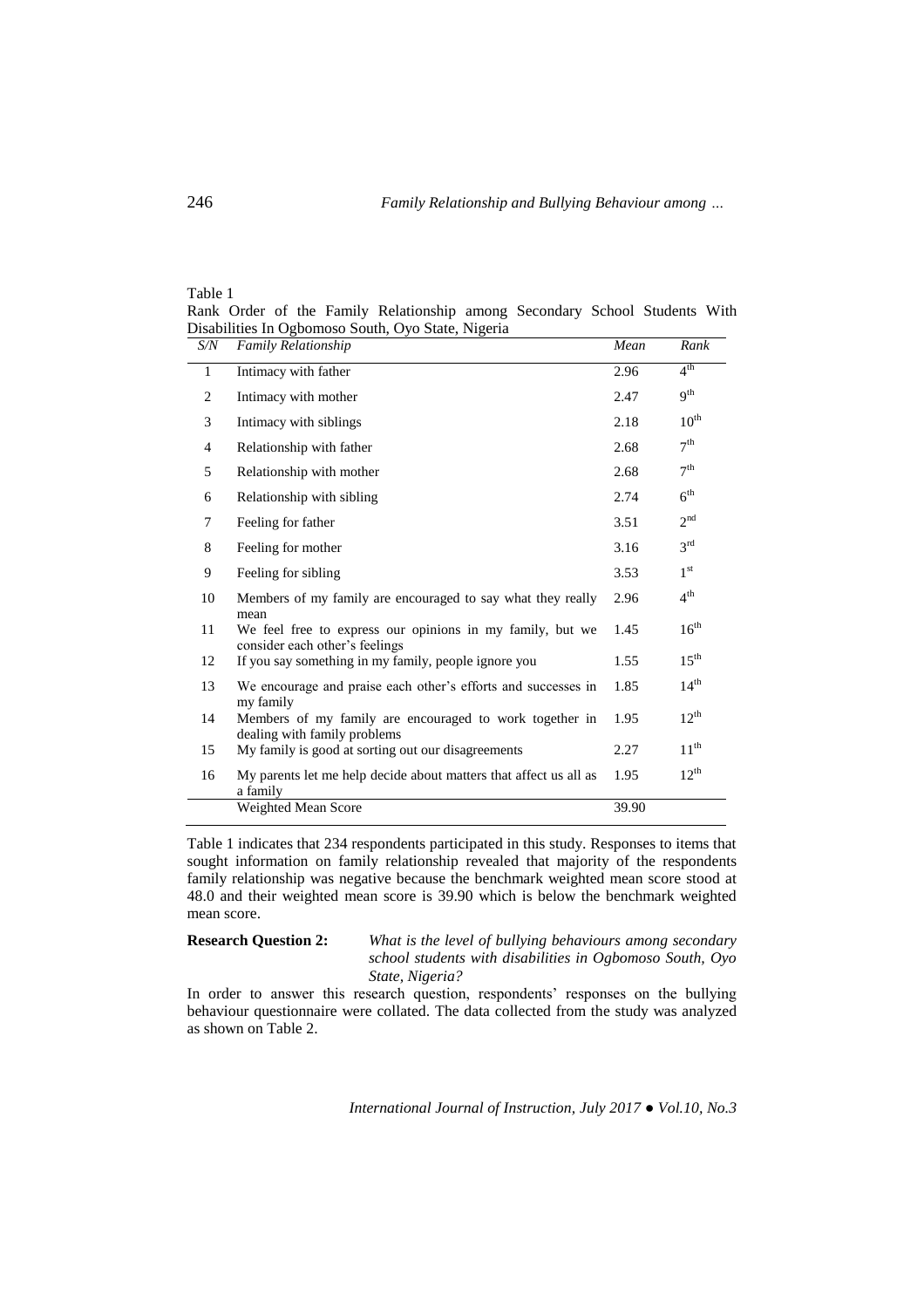Table 2

Rank Order of the Bullying Behaviours among Secondary School Students With Disabilities In Ogbomoso South, Oyo State, Nigeria

| S/N                 | <b>Bullying Behaviour</b>                              | Mean | Rank             |
|---------------------|--------------------------------------------------------|------|------------------|
| 1.                  | I like playing sport                                   | 2.50 | 16 <sup>th</sup> |
| 2.                  | I get good marks in class                              | 2.46 | 17 <sup>th</sup> |
| 3.                  | I get called names by others                           | 2.76 | $12^{th}$        |
| 4.                  | I give soft students a hard time                       | 2.88 | 8 <sup>th</sup>  |
| 5.                  | I like to make friends                                 | 2.88 | 8 <sup>th</sup>  |
| 6.                  | I play up in class                                     | 2.72 | $13^{\text{th}}$ |
| 7.                  | I feel I cannot trust others                           | 2.09 | 20 <sup>th</sup> |
| 8.                  | I get picked on by others                              | 2.60 | $15^{\text{th}}$ |
| 9.                  | I am part of a group that goes round teasing others    | 2.71 | 14 <sup>th</sup> |
| 10.                 | I like to help people who are being harassed           | 2.39 | $18^{th}$        |
| 11.                 | I like to make others scared of me                     | 2.37 | 19 <sup>th</sup> |
| 12.                 | Others leave me out of things on purpose               | 2.85 | $11^{th}$        |
| 13.                 | I get into fights at school                            | 3.28 | 5 <sup>th</sup>  |
| 14.                 | I like to show others that I'm the boss                | 3.38 | 4 <sup>th</sup>  |
| 15.                 | I share things with others                             | 3.47 | 2 <sup>nd</sup>  |
| 16.                 | I enjoy upsetting wimps                                | 3.41 | $3^{\text{rd}}$  |
| 17.                 | I like to get in fights with someone I can easily beat | 3.51 | 1 <sup>st</sup>  |
| 18.                 | Others make fun of me                                  | 3.10 | 6 <sup>th</sup>  |
| 19.                 | I get hit and pushed around by others                  | 2.86 | $10^{\text{th}}$ |
| 20                  | I enjoy helping others                                 | 3.03 | 7 <sup>th</sup>  |
| Weighted Mean Score |                                                        |      | 57.26            |

Table 2 indicates that 234 respondents participated in this study. Responses to items that sought information on bullying behaviour among students with disabilities in Ogbomoso South, Oyo State, Nigeria revealed that majority of the respondents bullying behaviour was low because the benchmark weighted mean score stood at 60.0 and their weighted mean score is 57.26 which is below the benchmark weighted mean score.

**Research Question 3:** *What is the relationship between family relationship and bullying behaviour among secondary school students with disabilities in Ogbomoso South, Oyo State, Nigeria?*

> Research question 3 has a corresponding hypothesis. This implies that there would be NO need for answering such research question. Since the hypothesis is already tested.

**H01**: *There is no significant relationship between family relationships and bullying behaviour among secondary school students with disabilities in Ogbomoso South, Oyo State, Nigeria.*

In order to test this hypothesis, responses of the respondents on the questionnaires were collated. The data collected from the study was analysed as shown on Table 3.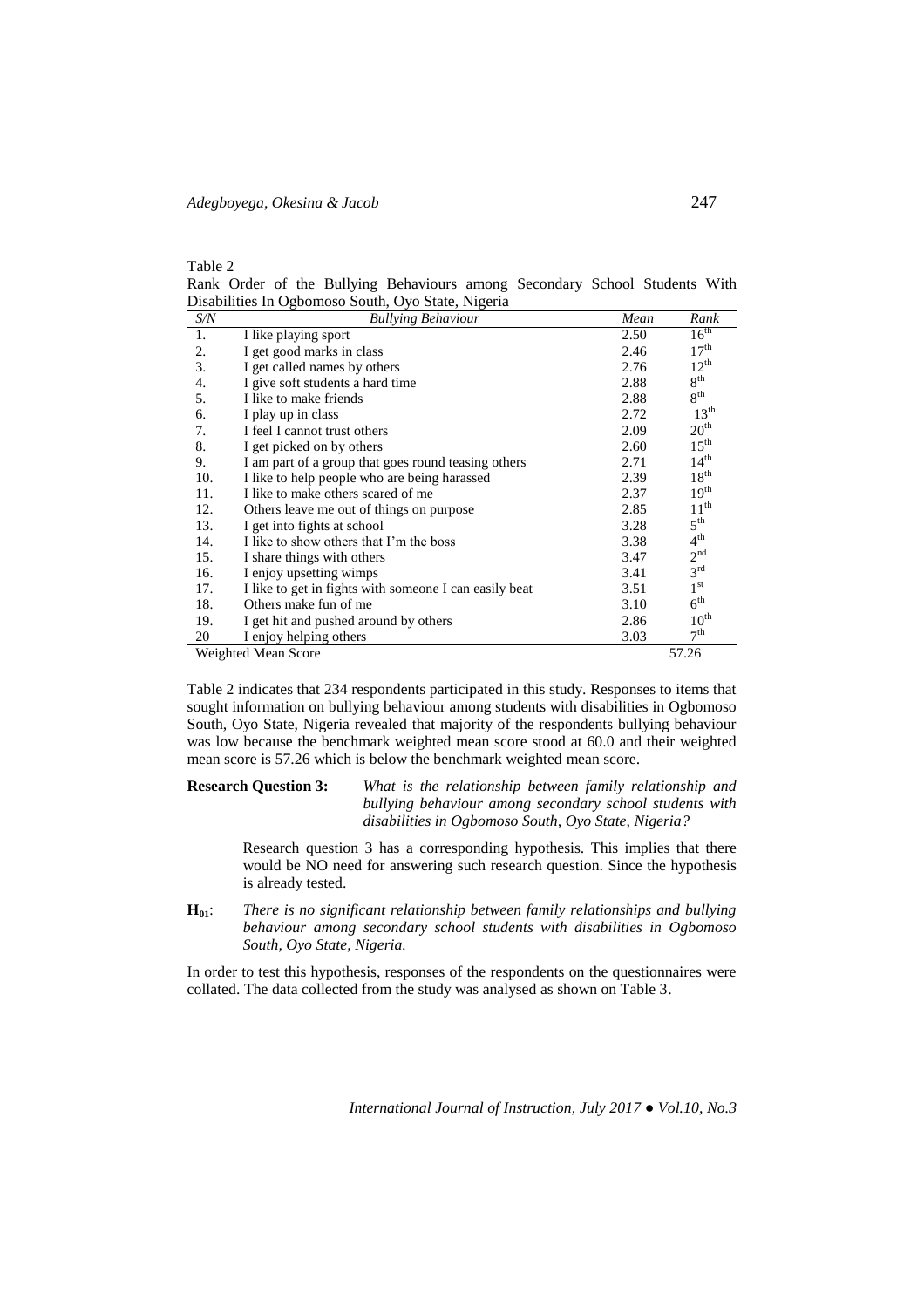# Table 3

(Pearson R) Relationship between Family Relationships and Bullying Behaviour among Secondary School Students with Disabilities in Ogbomoso South, Oyo State, Nigeria

| Variable                   | N     | Mean  | S.D   | df  | $Cal.r-$ | $Sig. (2-)$ | Decision |
|----------------------------|-------|-------|-------|-----|----------|-------------|----------|
|                            |       |       |       |     | Value    | tailed)     |          |
| <b>Bullying Behaviour</b>  | 234   | 57.76 | 15.76 |     |          |             |          |
|                            |       |       |       |     | 0.63     | 0.00        | Rejected |
| <b>Family Relationship</b> | - 234 | 39.90 | 4.90  | 232 |          |             |          |
| $\sim$ $\sim$ $\sim$       |       |       |       |     |          |             |          |

p<0.05

Table 3 shows the summary of the comparison of family relationship and bullying behaviour. The sig (2-tailed) of 0.00 is lower than 0.05 significant level at which the hypothesis was tested. This implies, therefore, that the null hypothesis is rejected, meaning that, there is a significant relationship between family relationships and bullying behaviour among secondary school students with disabilities in Ogbomoso South, Oyo State, Nigeria. This is in favour of bullying behaviour with mean score of 57.76 greater than mean score family relationship mean score of 39.90 (57.76 >39.90).

# **DISCUSSION**

The finding of this study revealed that majority of the respondents' family relationship was negative. This finding supportted the findings of Holt, Kaufman-Kantor and Finkelhor, (2009) who found that parent relationship with students with bullying was negative.

The finding of this study revealed that majority of the respondents bullying behaviour was low. This finding is in consonance with that of Harris and Hathorn (2006) who reported that the following statistics were found in studies they and their associates have completed on bullying in grades 7 - 12:

- 74% of students have been sometimes called hurtful names.
- 62% of students have sometimes witnessed teasing happening at school, more girls than boys were the victims of this bullying.
- 13% of students have been often called insults based on their race, ethnicity, religion, gender, sexual orientation, and disability.

The finding of this study revealed that there is a significant relationship between family relationship and bullying behaviour among secondary school students with disabilities in Ogbomoso South, Oyo State, Nigeria. This finding is in disagreement with that of Jou (2010) who found that family type is not significantly related to bullying behaviour in schools. Also, Sokol-Katz, Dunham and Zimmerman (1997) reported that the connection between parental attachments and bullying behaviour was that in family interactions, parents teach their children about forbidden behaviour, so as to avoid bullying behaviour. Therefore, the social control of laws in society is conveyed by parental attachment and by parental nurturing and interaction. Murray and Farrington (2005) reported that loss of parental attachment will lead to bullying behaviour. In addition, students from broken families tend to have anti-social behaviours.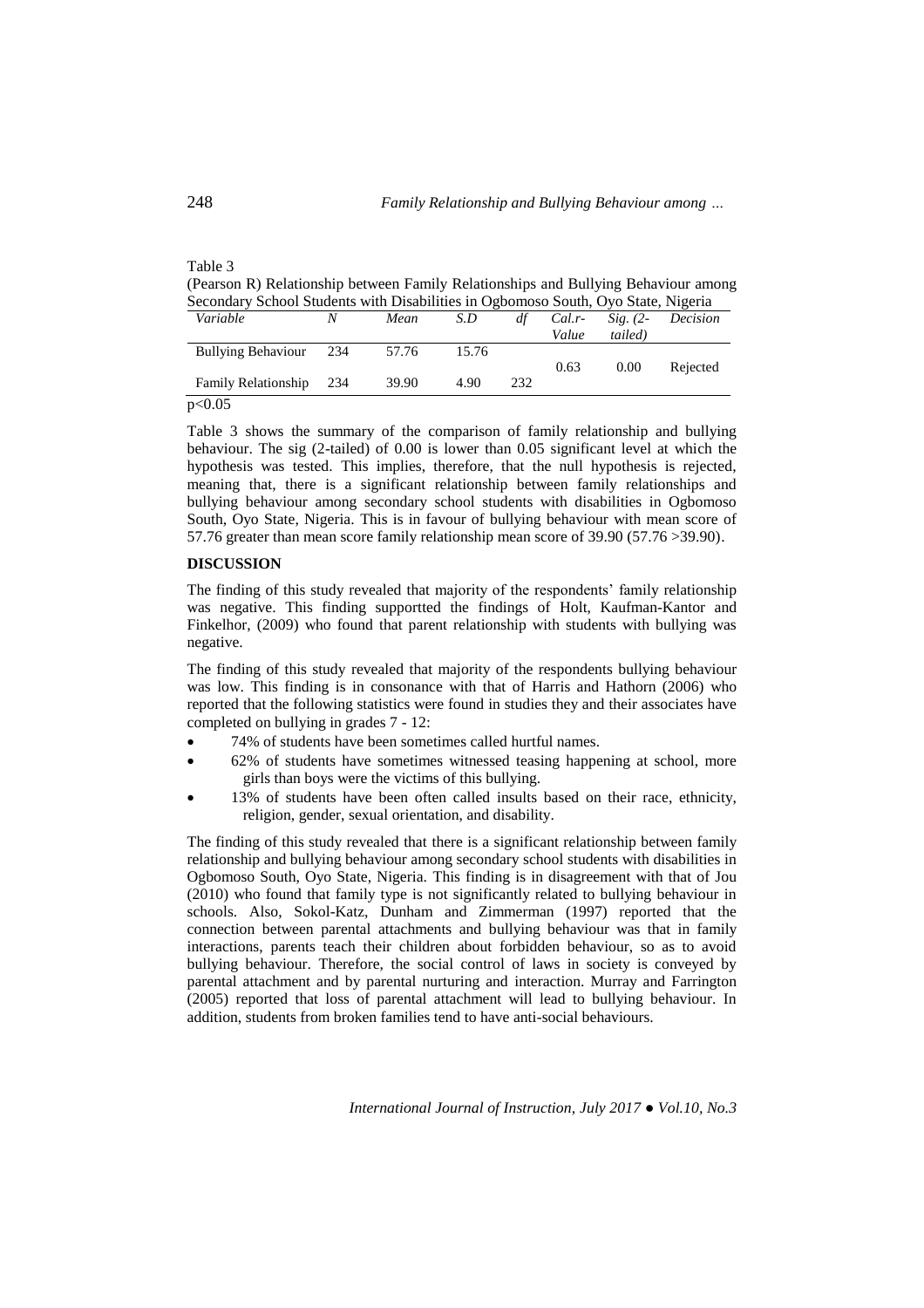Finally, Hsieh (1996) treated normal and criminal teenagers as subjects, and demonstrated that positive parental discipline and a positive parent-child relationship reduce bullying behaviour, and that improper parental discipline is the most important factor of bullying behaviour.

## **CONCLUSION**

The study concluded that majority of the respondents' family relationship was negative. The finding of this study also revealed that majority of the respondents bullying behaviour was low. Also, it was reported that there is a significant relationship between family relationship and bullying behaviour among secondary school students with disabilities in Ogbomoso South, Oyo State, Nigeria. However, the display of various attitudes by secondary school student with disabilities cannot be isolated from family influence of various categories.

# **RECOMMENDATION**

Based on the findings of this study, the following recommendations and suggestions were made:

The central idea of the study was to critically explore and examine family relationship and bullying behaviour among secondary school students with disabilities in Ogbomoso South, Oyo State, Nigeria. In this regard, the target group for advice included policy makers, teachers and parents. Reducing and preventing bullying requires the joint efforts of the policymakers, school administrators, teachers, students, parents and community members. Thus, for bullying to be reduced, the Ministry of Education is responsible for the welfare of people and their development; therefore it should devote the political will to empower students' development by setting aside a clear policy about punishment in secondary schools. Second, schools need to introduce intervention programmes for both teachers and students. Teachers need to be aware of the alternative ways of punishing students which are not aggressive in nature and students need to be informed on the best ways of interaction when at school. With all efforts there needs to be a collaborative partnership with parents to make school resources available and provide for communication. It is imperative that generalized bullying behaviour from school to home is corrected and management consistently for maximum effectiveness for correction. Additionally, university professional teacher education program, for both general and special education, should include knowledge and skills in identifying bullying and its long term effects. Effective behaviour management strategies to address bullying could be incorporated into classes.

Finally, there is a need for the parents to be aware of the positive returns of investing their children's education. Parents need to be educated on the negative effects of bullying so as to assist their children develop good moral values and behaviour.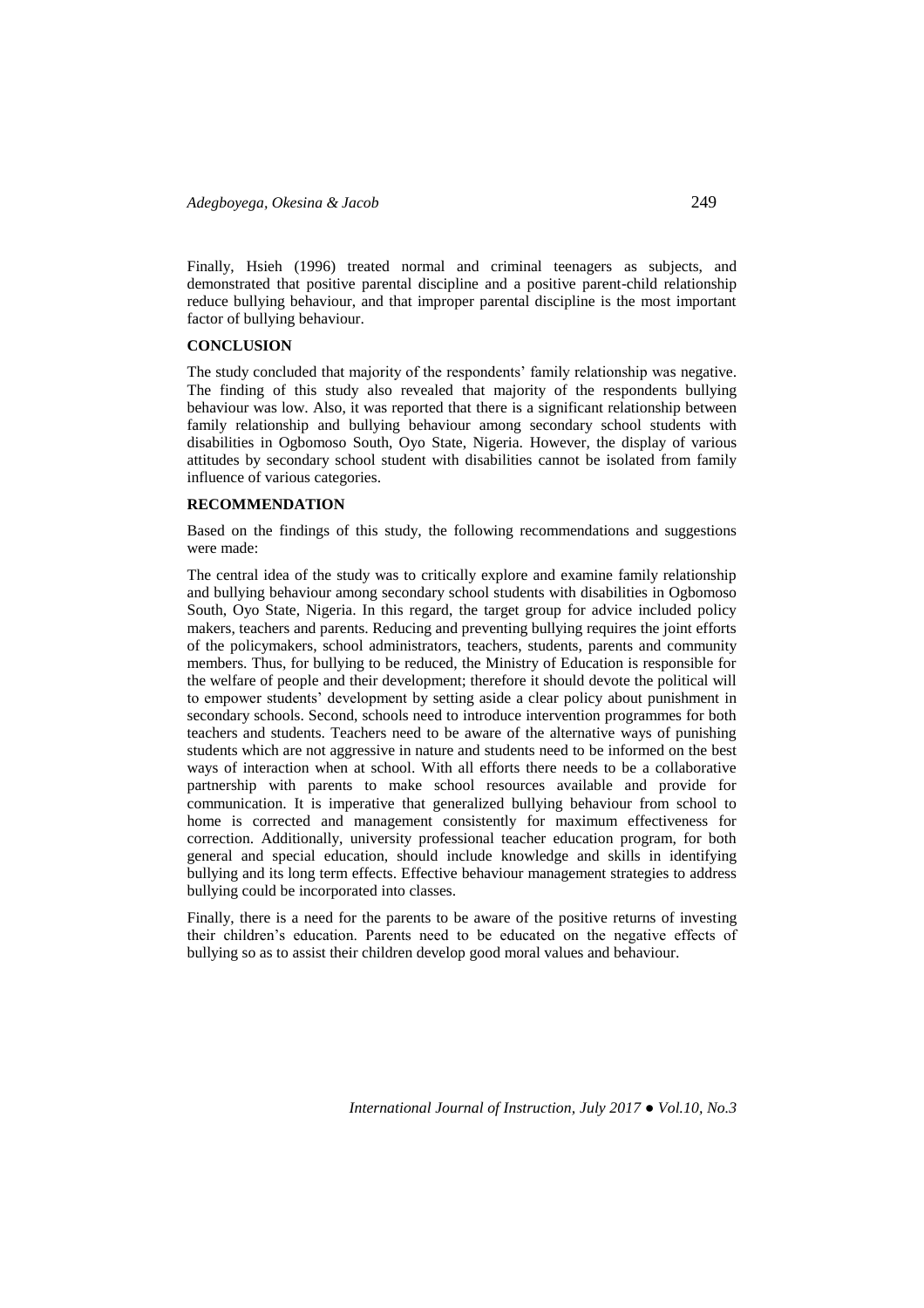# **REFERENCES**

Biggs, M. G., Simpson, C. & Gauss, M. D. (2010). Using a term approach to address bullying of students with Asperser's syndrome in activity-based settings. *Children &Schools, 32* (3), 135-142.

Boeckel, J. A. (2013). *Individual and family factors related to the reduction of risk behavior in Asian youth.* A Dissertation, Graduate School of Social Work University of Denver.

Bowlby, J. (1990). *Attachment and Loss* (3 volume). New York: Basic Books.

Bowman, D. H. (2001). At school, a cruel culture. *Education Week, 20* (27), 1-17.

Camodeca, M. &Goossens, F. A. (2005). Aggression, social cognitions, anger and sadness in bullies and victims. *Journal of Child Psychology Psychiatry,46,*186-97.

Cauffman, E., Farruggia, S. P. &Goldweber, A. (2008). Bad boys or poor parents: Relations to female juvenile delinquency. *Journal of Research on Adolescence, 18*(4), 699-712.

Cheng, J. (2001). Family violence victimization as an influential cause to juvenile deviance. *Journal of Criminology, 8*, 215-246.

Clore E.&Hibel J. (1997). Violent impact of bullying and gangs in schools and the community. *Overcoming Bullying Behavior, 22.*

Cummings, J. G., Pepper, D. J., Mishna, F., & Craig, W.M. (2006). Bullying and victimization among students with exceptionalities. *Exceptionality Education Canada, 16*, 193-222.

Dawkins, J. L. (1996). Bullying: Another form of abuse? *Recent Advances in Pediatrics, 13*, 103-122.

Dixon, R. (2006). A framework for managing bullying that involves students who are deaf or hearing impaired*. Deafness Education International, 8*, 11-32.

Frances, J. & Potter, J. (2010). Differences and inclusion: Beyond disfigurement-The impact of splitting on pupils' social experience of inclusive education. *Emotional and Behavioural Difficulties, 15,* 49-61.

Gil, M. & Costa, J. (2010). Students with disabilities in mainstream schools: District level perspectives on anti-bullying policy and practice within schools in Atlanta. *International Journal of Special Education, 25,* 148-161.

Greenbaum, S., Turner B. & Stephens R. (1989). Skills and strategies to effectively manage bullies.*Set Straight On Bullies, 3*(7), 22-31.

Harris, S. & Hathorn, C. (2006). Texas middle school principals' perceptions of bullying on campus. *NASSP Bulletin, 90* (1),49-69.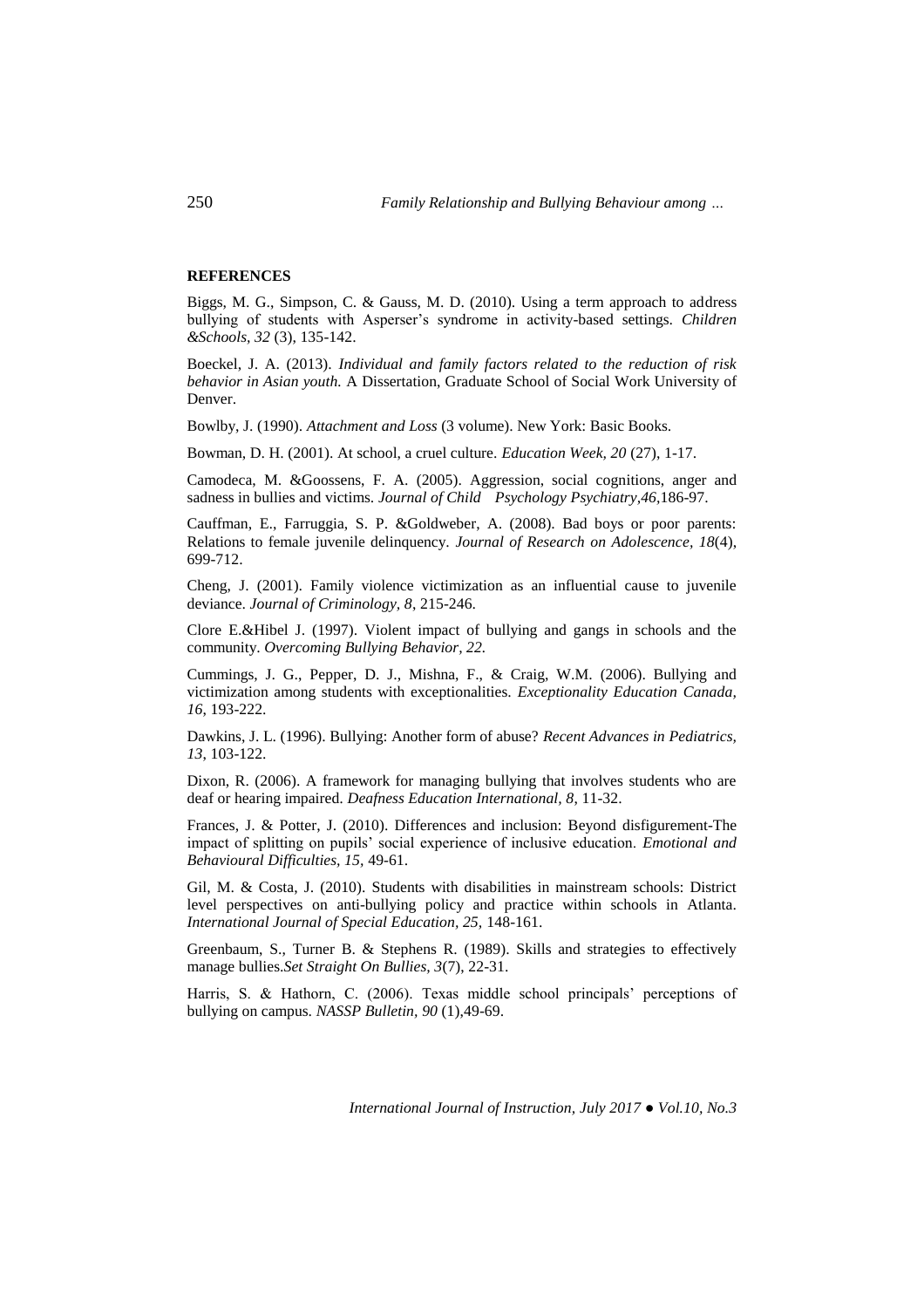Holt, M. K., Kaufman-Kantor, G., & Finkelhor, D. (2009). Parent/child concordance about bullying involvement and family characteristics related to bullying and peer victimization. *Journalof School Violence.*

Hsieh, W. Y. (1996). A research of the relationship between family facters and juvenile delinquence. *Journal of Police Science, 28*, 139-156.

James, V. (2001). Japan's youth runs out of control. *New Statesman, 130*(4554), 23-25.

Jou, S. (2010). Can a youth love to go to school and yet behave delinquently? A study on schooling and juvenile delinquency. *The Research in Applied Psychology, 11*, 93-115.

Kaukianinen, A., Salmivalli, C., Lagerspetz, K., Tamminen, M., Make, H. & Poskiparta, E. (2002). Learning difficulties, social intelligence, and self-concept: Connections to bully- victim problems. *Scandinavian Journal of Psychology, 43,* 269-278.

Laser, J. A., Luster, T. & Oshio, T. (2007). Promotive and risk factors related to bullying behavior in Japanese youth. *Criminal Justice and Behavior, 34*(11), 1463- 1480.

Luciano, S. & Savage, R. S. (2007). Bullying risk in children with learningdifficulties in inclusive educational settings.*Canadian Journal of School Psychology, 22*, 14-31.

Marini, Z., Fairbairn, L. & Zuber, R. (2001). Peer harassment in individuals with developmental disabilities: Towards the development of a multidimensional bullying identification model. *Developmental Disabilities Bulletin*, *29*, 170–195.

Martlew, M. & Hodson, J. (1991). Children with mild learning difficulties in an integrated and in a special school: Comparisons of behaviour, teasing and teachers' attitudes. *British Journal of Educational Psychology, 61*, 355-372.

McGrath, L., Jones, R. S. P. & Hastings, R. P. (2010). Outcomes of anti-bullying intervention for adults with intellectual disabilities. *Research in Developmental Disabilities: A Multidisciplinary Journal, 31,* 376-380.

McNamara, J., Vervaeke, S. & Willoughby, T. (2008). Learning disabilities and risktaking behavior in adolescents: A comparison of those with and without comorbid attention-deficit/hyperactive disorder. *Journal of Learning Disabilities*, *41*, 561-574.

Morrison, G. M., Furlong, M. J. & Smith, G. (1994). Factors associated with the experience of school violence among general education, leadership class, opportunity class, and special day class pupils. *Education and Treatment of Children, 17*(3), 356- 409.

Murray, J. & Farrington, D. P. (2005). Parental imprisonment: Effects on boys' antisocial behaviour and delinquency through the life-course. *Journal of Child Psychology and Psychiatry, 46*(12), 1269-1278.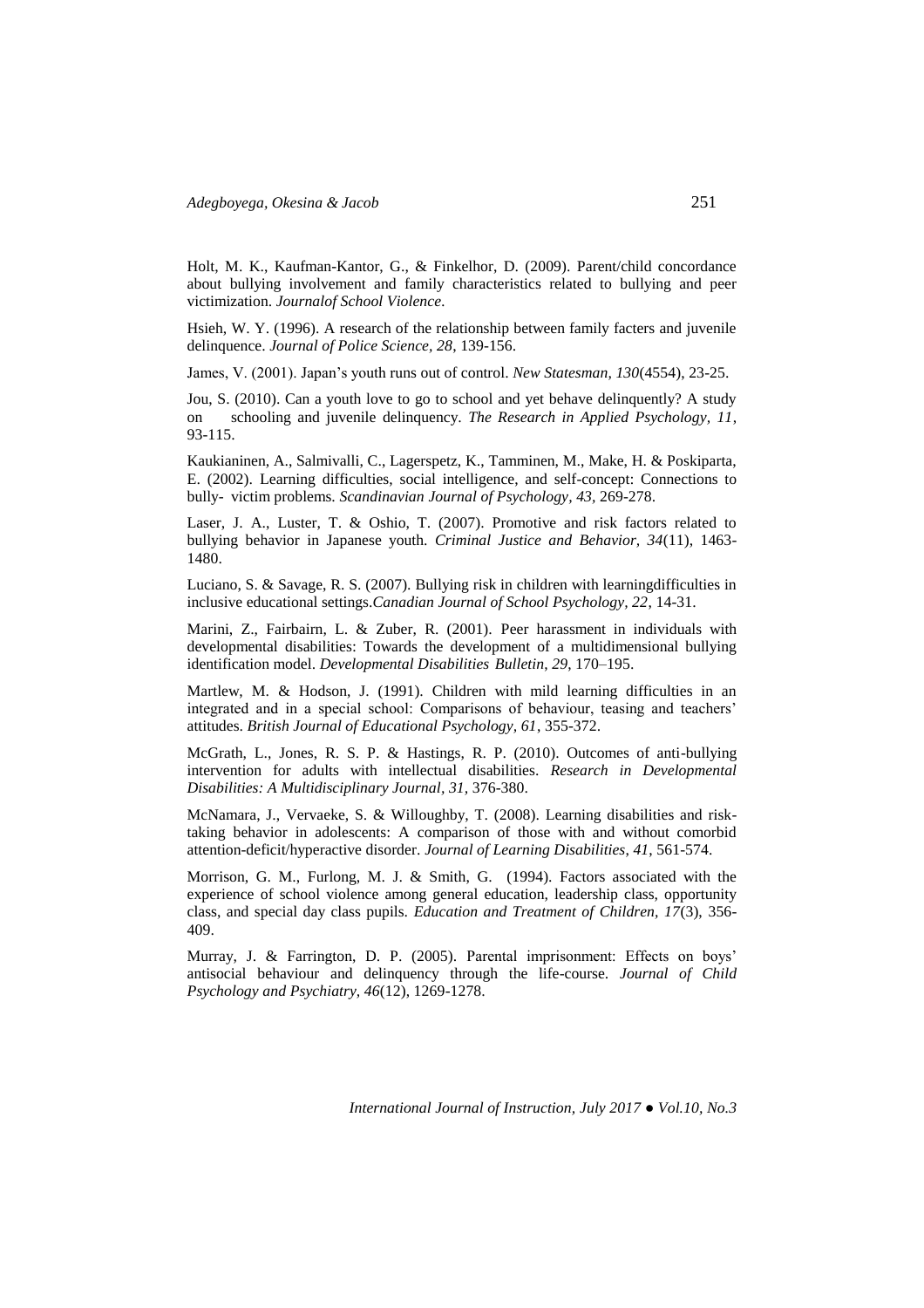Nabuzoka, D. & Smith, P. K. (1993). Sociometric status and social behavior of children with and without learning difficulties. *Journal of Child Psychology and Psychiatry, 43*, 1435-1448.

Nansel, T. R., Overpeck, M., Pilla, R. S., Ruan, W. J., Simons-Morton, B. G. & Scheidt, P. (2001). Bullying behaviors among U.S. youth: Prevalence and association with psychosocial adjustment. *Journal ofthe American Medical Association*, *285*, 2094– 2100.

Nuhu, M. A. (2013). *Home and school factors as correlates of bullying behaviour among secondary school adolescents in North Central Nigeria.* Unpublished PhD Thesis, University of Ilorin, Ilorin, Nigeria.

Ogwokhademhe, M. C. (2010). *Personality types, locus of control and attitude of institutionalized trafficked women in Nigeria towards women trafficking*. Unpublished doctoral thesis, University of Ilorin, Ilorin, Nigeria.

Olweus, D. (1993). Bully/victim problems among school children: Long-term consequences and an effective intervention program. In S. Hodgins (Ed). *Mental Disorder and Crime.* Newbury Park, CA: Sage, pp. 317-349.

Reiter, S. &Lapidot-Lefler, N. (2007). Bullying among special education students with intellectual disabilities: Differences in social adjustment and social skills. *Intellectual and Developmental Disabilities, 45,* 174-181.

Rigby, K. (1994). Psychological functioning in families of Australian adolescent school children involved in bully/victim problems. *Journal of Family Therapy,16,* 173-187.

Sabornie, E. J. (1994). Social-affective characteristics in early adolescents identified as learning disabled and non-disabled. *Learning Disability Quarterly, 17,* 268-279.

Salmivalli, C., Lagerspetz, K., Bjorkqvist, K. & Kaukiainen, A. (1996). Bullying as a group process; Participant roles and their relations to social status within the group. *Aggressive Behavior*, *22*, 1–15.

Sampson, R. J. & Laub, J. H. (1994). Urban poverty and the family context of delinquency: A new look at structure and process in a classic study. *Child Development, 65*, 523-540.

Sarazen, J. A. (2002). *Bullies and their victims: Identification and interventions.* An M.Sc. Thesis, The Graduate College University of Wisconsin-Stout, Menomonie.

Shirasa, T. & Azuma, T. (1996). The applicability of an American delinquency scale to Japanese subjects. *Journal of Clinical Psychology, 17*(3), 291-292.

Sokol-Katz, J., Dunham, R. & Zimmerman, R. (1997). Family structure versus parental attachment in controlling adolescent bullying behavior: A social control model. *Adolescence, 32*(125), 199-215.

Stangor, C. O. (2004). *Research Methods For Behavioural Sciences.* Boston: Houghton Mifflin Co.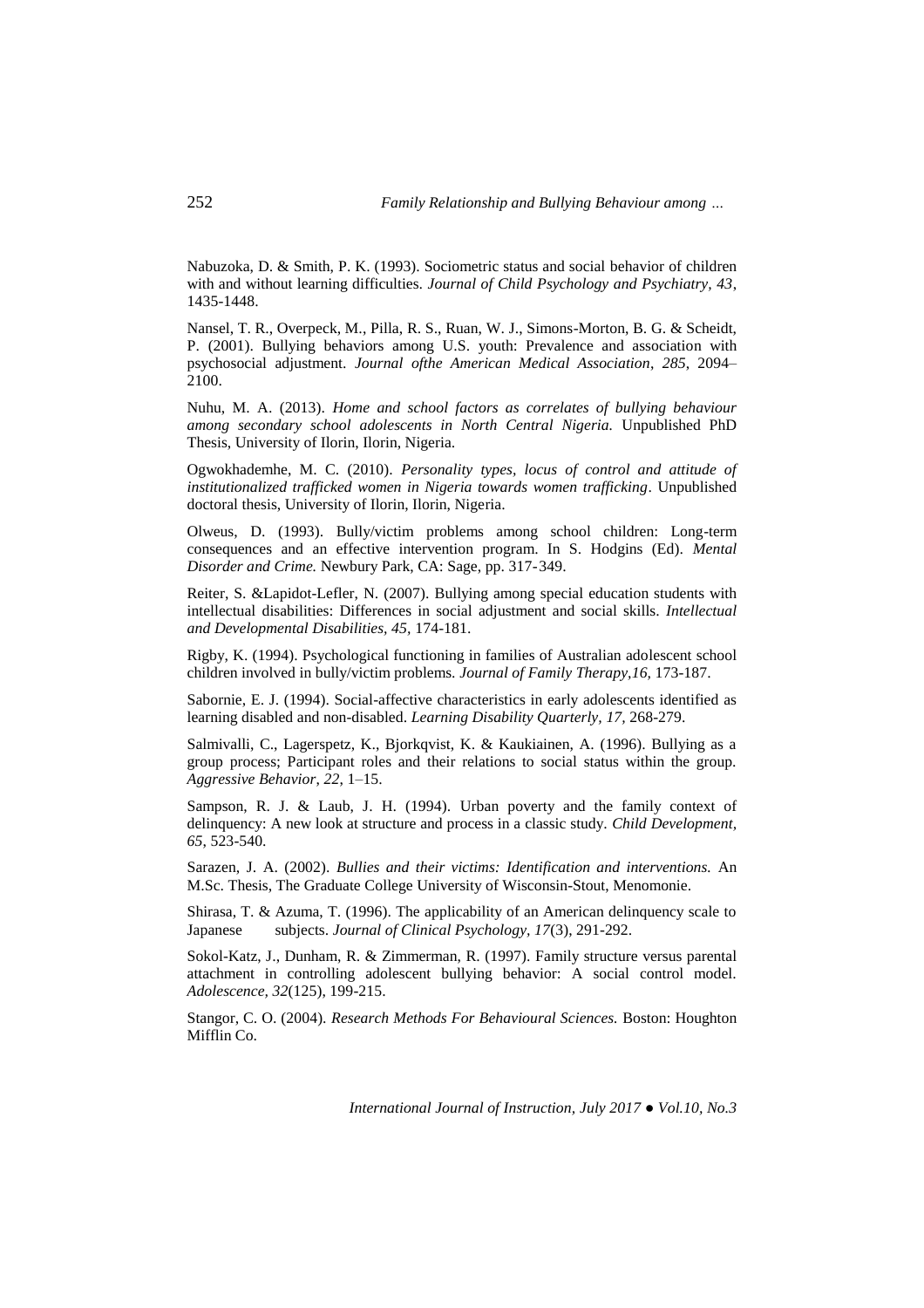Steele, M., Hodges, J., Kaniuk, J. & Steele, H. (2010). Mental representation and changes: Developing attachment relationships in an adoption context. *Psychoanalytic Inquiry, 30*, 25-40.

Sweeting, H. & West, P. (2001). Being different: Correlates of the experience of teasing and bullying at age 11. *Research Papers in Education: Policy & Practice, 16, 225-246.* 

Taylor, J. (2012). The bully questions. *New Times for Division for Learning Disabilities. 30* (1), 1-25.

Torrence, D. A. (1997). Do you want to be in my gang? A study of the existence and effects of bullying in a primary school class. *British Journal of Special Education, 24,* 158-162.

Unnever, J. D., & Cornell, D. G. (2004). Middle school victims of bullying: Who reports being bullied? *Aggressive Behavior, 30*, 373.

Whitney, I., & Smith, P. K. (1993). A survey of the nature and extent of bullying in junior/middle and secondary schools. *Educational Research, 35*(1), 3-25.

Whitney, I., Nabuzoka, D. & Smith, P.K. (1992). Bullying in schools:Mainstream and special needs. *Support for Learning, 7*, 3-7.

Whitney, I., Smith, P. K., & Thompson, D. (1994). Bullying and children with special educational needs. In P. K. Smith & S. Sharp (Eds.), *Schoolbullying: Insights And Perspectives* (pp. 213–240). London: Routledge.

Wolke, D., Woods, S., Bloomfield, L. & Karstadt, L. (2000). The association between direct and relational bullying and behaviour problems among primary school children. *Journal of Child Psychology and Psychiatry,* 41, 989-1002.

Yude, C., Goodman, R., & McConachie, H. (1998). Peer problems of children with hemiplegic in mainstream primary schools. *Journal of Child Psychology and Psychiatry and Allied Disciplines, 39 (4)*, 533-541.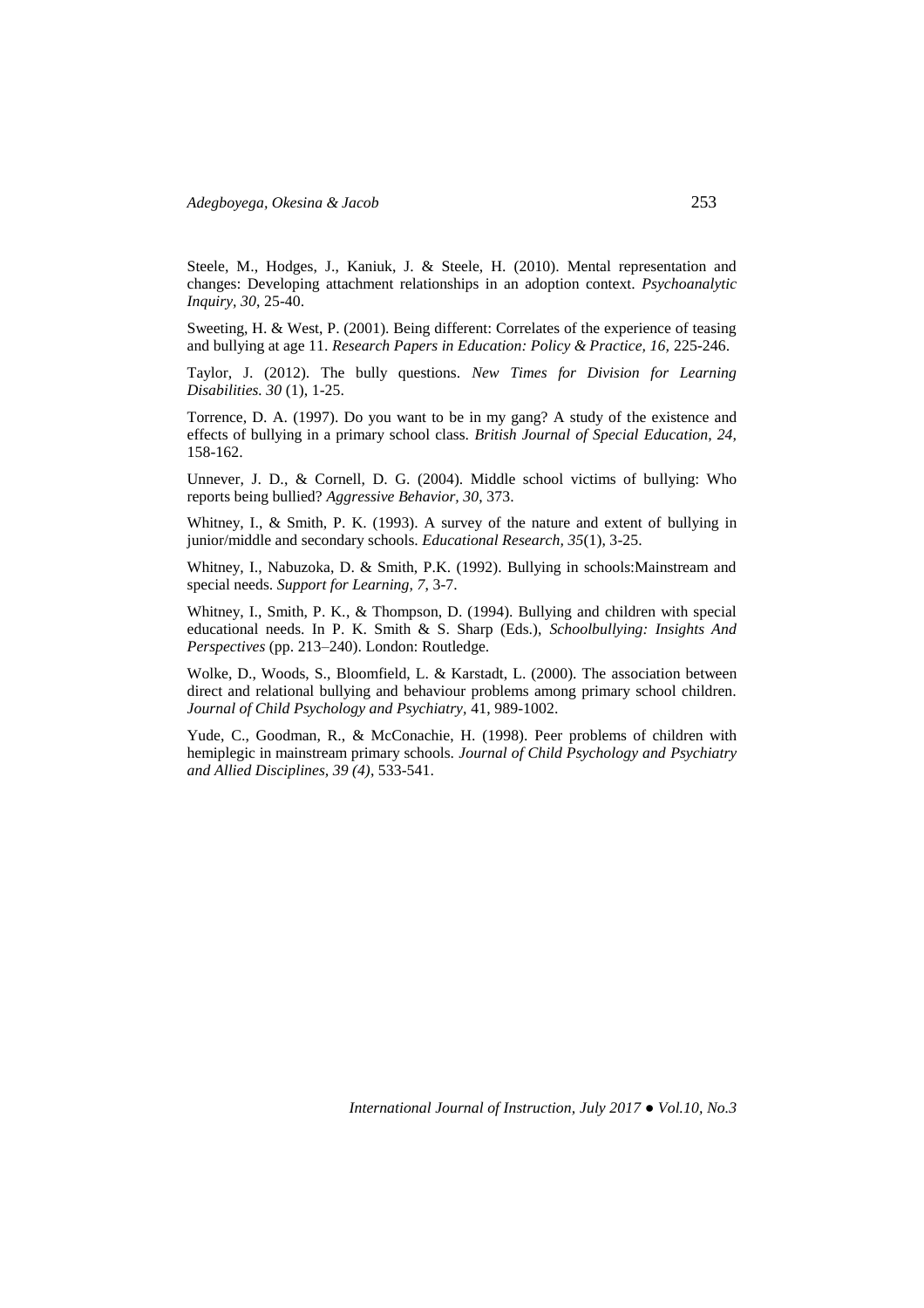## **Turkish Abstract Ogbomoso, Nijerya'da Engelli Öğrenciler Arasındaki Aile İlişkileri ve Zorbalık Davranışı**

Bu makalede Ogbomoso South, Oyo State, Nijerya'daki ortaokul öğrencileri arasındaki aile ilişkileri ve zorbalık davranışları incelenmiştir. Bu çalışmada, tanımlayıcı yöntemde kullanılan ilişkisel anket tipi araştırma dizaynı kullanılmıştır. Araştırmada gerekli verileri toplamak için iki ayrı anket kullanılmıştır. Bunlar anketler Zorbalık Yaygınlık Anketi (BPQ) ve Rigby ve Slee (1994) anketleridir. Oluşan hipotezi test etmek için, Pearson Ürün Momenti Korelasyon (PPMC) istatistiksel tekniği kullanılırken araştırma sorularına cevap bulmak için yüzde kullanılmıştır. Bu çalışmanın bulguları, katılımcıların aile ilişkilerinin çoğunluğunun olumsuz olduğunu ortaya koymuştur. Bulgular ayrıca, katılımcıların çoğunluğunun zorbalık davranışının düşük olduğunu ortaya koymuştur.

Anahtar Kelimeler: aile lişkileri, zorbalık davanışı,öğrenciler, engelli, Ogbomoso

#### **French Abstract Relation Familiale et Intimidation de Comportement parmi Étudiants avec Handicaps dans Ogbomoso, le Nigeria**

Ce papier a examiné la relation familiale et le comportement d'intimidation parmi des étudiants de collège d'enseignement général avec des handicaps au Sud Ogbomoso, Oyo l'État, le Nigeria. Le design de recherche qui a été employé pour cette étude était la méthode descriptive du type d'enquête de correlational. Deux questionnaires ont été utilisés pour rassembler les données nécessaires. L'intimidation du Questionnaire de Fréquence (BPQ) a été adoptée de Rigby et Slee (1994). Le pourcentage a été utilisé pour répondre aux questions de recherche, tandis que la Corrélation de Moment de Produit Pearson (PPMC) la technique statistique a été utilisée pour tester l'hypothèse produite. La découverte de cette étude a révélé que la majorité de relation familiale des défendeurs(des personnes interrogées) était négative. La découverte a aussi révélé que la majorité des défendeurs bafouant le comportement était basse.

Mots Clés: relation familiale, bafouant comportement, étudiants, handicaps, Ogbomoso

# **Arabic Abstract**

# **العالقة األسرية و السلوك التسلط بين الطالب ذوي اإلعاقة في أوغبوموسو، نيجيريا**

بحثت هذه الورقة العالقة األسرية والسلوك البلطجة بين طالب المدارس الثانوية ذوي اإلعاقة في جنوب أوغبوموسو ، والية أويو، نيجيريا. كان تصميم البحث الذي تم استخدامه لهذه الدراسة طريقة وصفية لنوع المسح الترابطي. واستخدم استبيانان لجمع البيانات اللازمة. اعتمد استبيان انتشار البلطجة (BPQ) من ريجبي أند سلي (1994). استخدمت النسبة المئوية للإجابة على أسئلة البحث، في حين استخدمت تقنية بيرسون برودوكت مومنت كورالتيون )PPMC )اإلحصائية الختبار الفرضية المتولدة. وأظهرت نتائج الدراسة أن غالبية أفراد العائلة كانت سلبية. وكشفت النتائج أيضا أن غالبية المستطلعين سلوك البلطجة كان منخفضا.

الكلمات الرئيسية: العلاقة الأسرية، سلوك البلطجة، الطلاب، الإعاقة، أوغبوموسو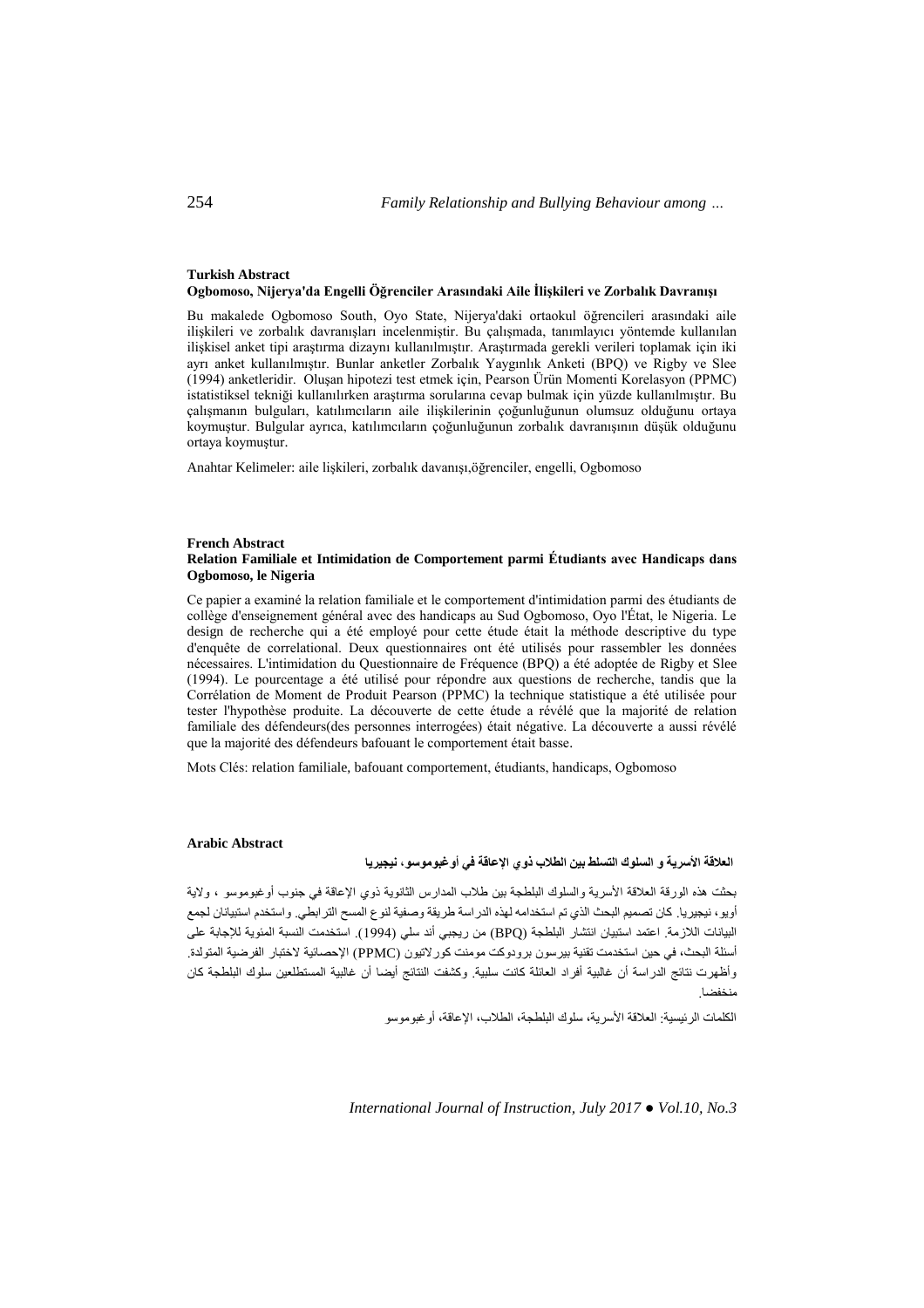#### **German Abstract Familienbeziehung und Mobbing-Verhalten bei Studenten mit Behinderungen in Ogbomoso, Nigeria**

Dieses Papier untersuchte Familienbeziehung und Mobbing Verhalten unter Sekundarschüler mit Behinderungen in Ogbomoso Süd, Oyo State, Nigeria. Das Forschungsdesign, das für diese Studie eingesetzt wurde, war die beschreibende Methode der Korrelationsumfrage. Zwei Fragebögen wurden verwendet, um die notwendigen Daten zu sammeln. Mobbing-Prävalenz-Fragebogen (BPQ) wurde von Rigby und Slee (1994) angenommen. Prozentsatz wurde verwendet, um die Forschungsfragen zu beantworten, während Pearson Produkt Moment Korrelation (PPMK) statistische Technik verwendet wurde, um die generierte Hypothese zu testen. Die Feststellung dieser Studie ergab, dass die Mehrheit der Familienbeziehungen der Befragten negativ war. Der Befund zeigte auch, dass die Mehrheit der Befragten Mobbing Verhalten war niedrig.

Schlüsselwörter: familienbeziehung, mobbing verhalten, studenten, behinderungen, Ogbomoso

#### **Malaysian Abstract Hubungan Keluarga dan Kelakuan Buli dalam kalangan Pelajar Kurang Upaya di Ogbomoso, Nigeria**

Kertas kerja ini mengkaji hubungan keluarga dan tingkah laku buli dalam kalangan pelajar sekolah menengah kurang upaya di Ogbomoso Selatan, Oyo State, Nigeria. Reka bentuk kajian yang digunakan dalam kajian ini adalah kaedah deskriptif jenis kajian korelasi. Dua soal selidik telah digunakan untuk mengumpul data yang diperlukan. Soal selidik buli (BPQ) telah diterima pakai daripada Rigby dan Slee (1994). Peratusan telah digunakan untuk menjawab persoalan kajian, manakala Pearson Product Moment Korelasi (PPMC) teknik statistik digunakan untuk menguji hipotesis yang dihasilkan. Dapatan kajian ini menunjukkan bahawa majoriti hubungan kekeluargaan responden adalah negatif. Dapatan kajian juga menunjukkan bahawa majoriti responden mempunyai tingkah laku buli yang rendah.

Kata Kunci: hubungan keluarga, tingkah laku buli, pelajar, kurang upaya, Ogbomoso

#### **Russian Abstract**

#### **Семейные отношения и издевательство среди студентов с ограниченными возможностями в Огбомосо, Нигерия**

В настоящем документе рассматриваются семейные отношения и поведение издевательства среди учащихся средних школ с ограниченными возможностями в Ogbomoso Юг, Штат Ойо, Нигерия. Дизайн исследования, который использовался для этого исследования, был описательным методом типа корреляционного обследования. Для сбора необходимых данных были использованы два вопросника. Анкета Преобладания Издевательства (BPQ) был принят от Rigby and Slee (1994). Процент используется для ответа на вопросы исследования, В то время как статистический метод Соотношение Момента Пирсона (PPMC) использовался для проверки сгенерированной гипотезы.Находка этого